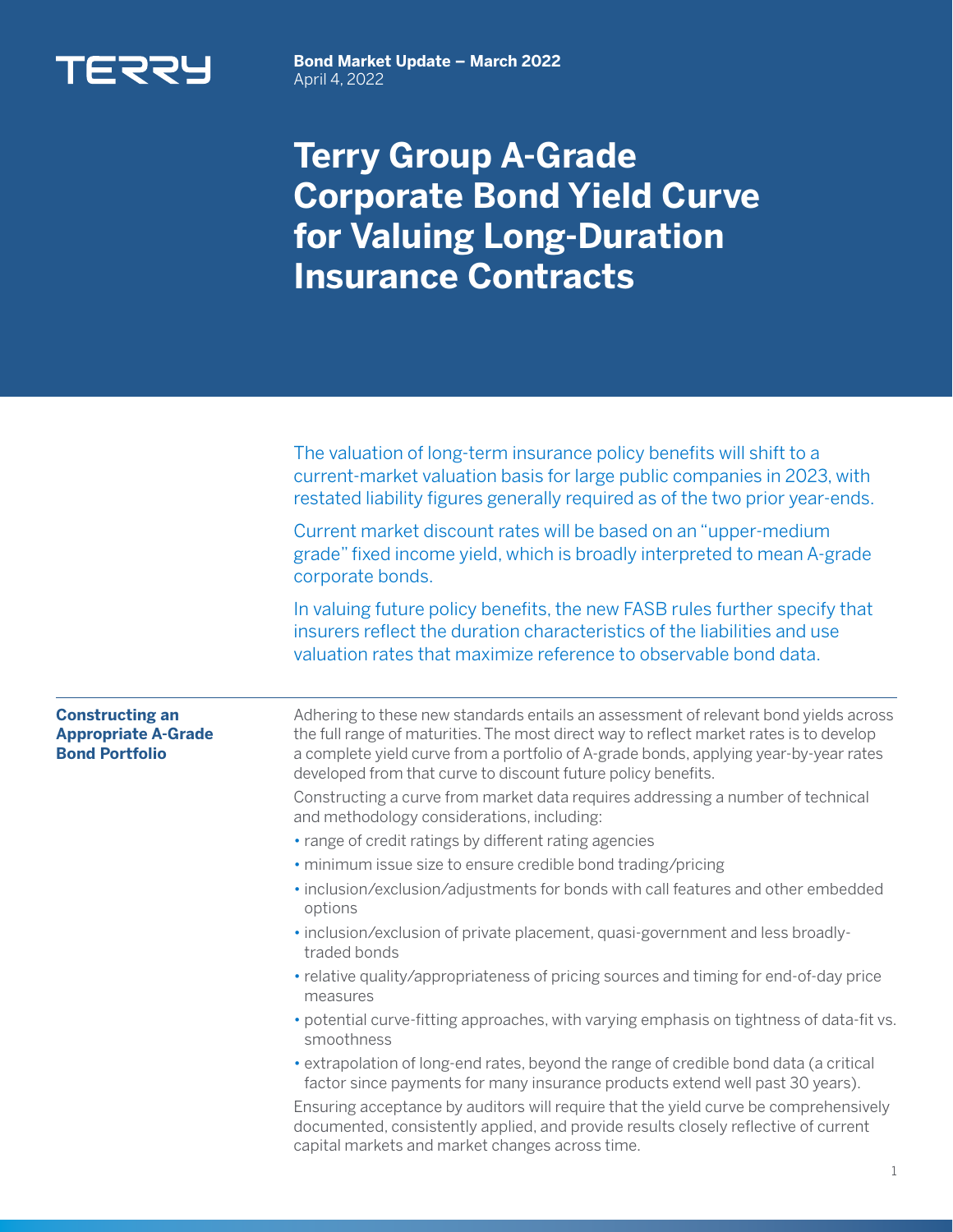

## **Bond Market Update**

Monitoring generally available market information such as bond index averages is necessary to ensure market consistency. Any variation in model vs. market results should be evaluated and rationalized.



Sources: Bloomberg Barclays Long A US Corp, US Treasury Long Indexes

Long corporate bond yields have surged by 90 basis points over 2022's first quarter, following an upward move of about 40 basis points in 2021. The long Treasury yield moved up slightly less over the same period, resulting in a 20-basis-point increase in credit spread.

As has been widely reported, recent long bond yields are strongly impacted by a shift in monetary policy aimed at dampening increases in inflation expectations. Corporate rates are, as always, also impacted by cyclical vagaries in the demand for capital funds. Both elements are currently acting to push recent rates upward, in the context of a strong economic recovery and high recent year monetary supply growth.

However, even with recent increases, yields are still not particularly high in a historic context, and analysts generally do not expect a return to high rates over the longer term, given the maturation of the economy and the continuation of at least some elements of expansionary government monetary policy.

The following exhibits illustrate the results of an A-grade yield curve model developed as of March 31, 2022. After filtering the A-grade bond universe for grading, optionality and other factors, the portfolio consists of over 2,800 bonds. These are arrayed across maturity groups; a curve is then fit to that array, with a goal of reflecting the mean/median yield for each maturity group. Note that two technical adjustments are made in the course of fitting the curve: • The fitted curve is modified to the extent necessary to ensure a relatively smooth pattern of yields, with these adjustments very closely controlled to ensure that the overall curve maintains an accurate representation of mean/median yield levels. **Building and Applying a Yield Curve**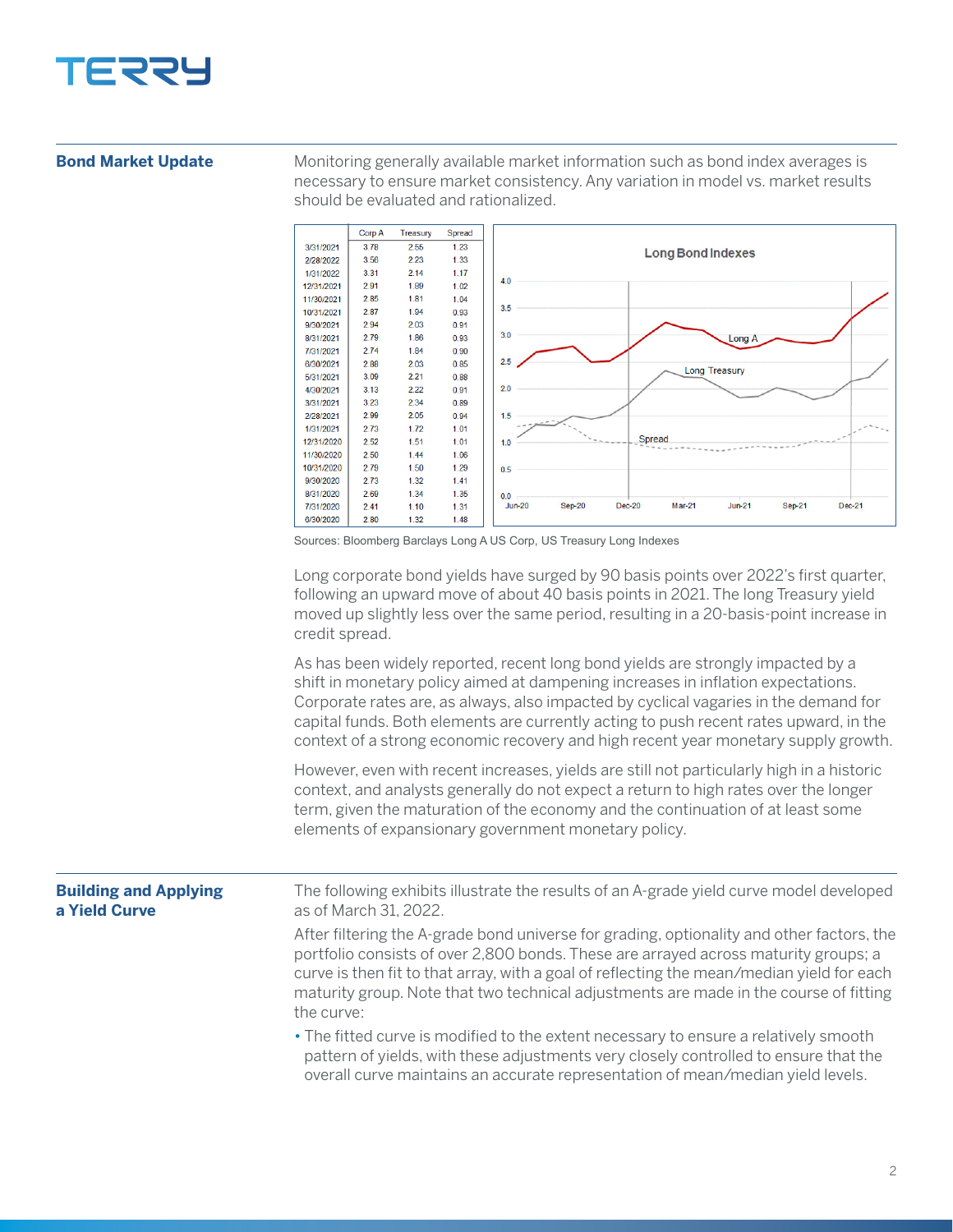

• The bonds are characterized, and maturity group averages determined, based on "adjusted" rather than nominal maturities. These adjustments are necessary since the fitted curve is based on a par bond assumption, while few bonds pay coupons at current market rates.\* Thus, the bonds are reflected in curve-building at maturity points that align each bond's actual duration with that of a par bond.



Bond data from Bloomberg

Once yields have been determined at each maturity point, spot rates can be derived (based on a methodology termed "bootstrapping"). These spot rates are then applied to a given set of projected benefit cash flows, and a present value determined. Often, a flat/single equivalent discount rate consistent with that present value is calculated and used to represent the valuation result.

<sup>\*</sup> This becomes an especially critical issue when market rates are far below typical historic levels, as they have been in recent periods. Longer-maturity bonds in our portfolio have an average coupon of about 4.5%. To the extent this average coupon exceeds current market yields, the calculated duration for these bonds will be below that for a par bond at the same maturity. Representing the typical long bond at a shorter maturity point where its actual duration is consistent with that of a par bond maintains the integrity of the yield curve (based on its par bond convention). For 10+ year bonds in the March portfolio, coupon rates exceed fitted curve yields by an average 0.7%, which leads to a relatively small average gap between nominal and adjusted maturities of 0.4 years.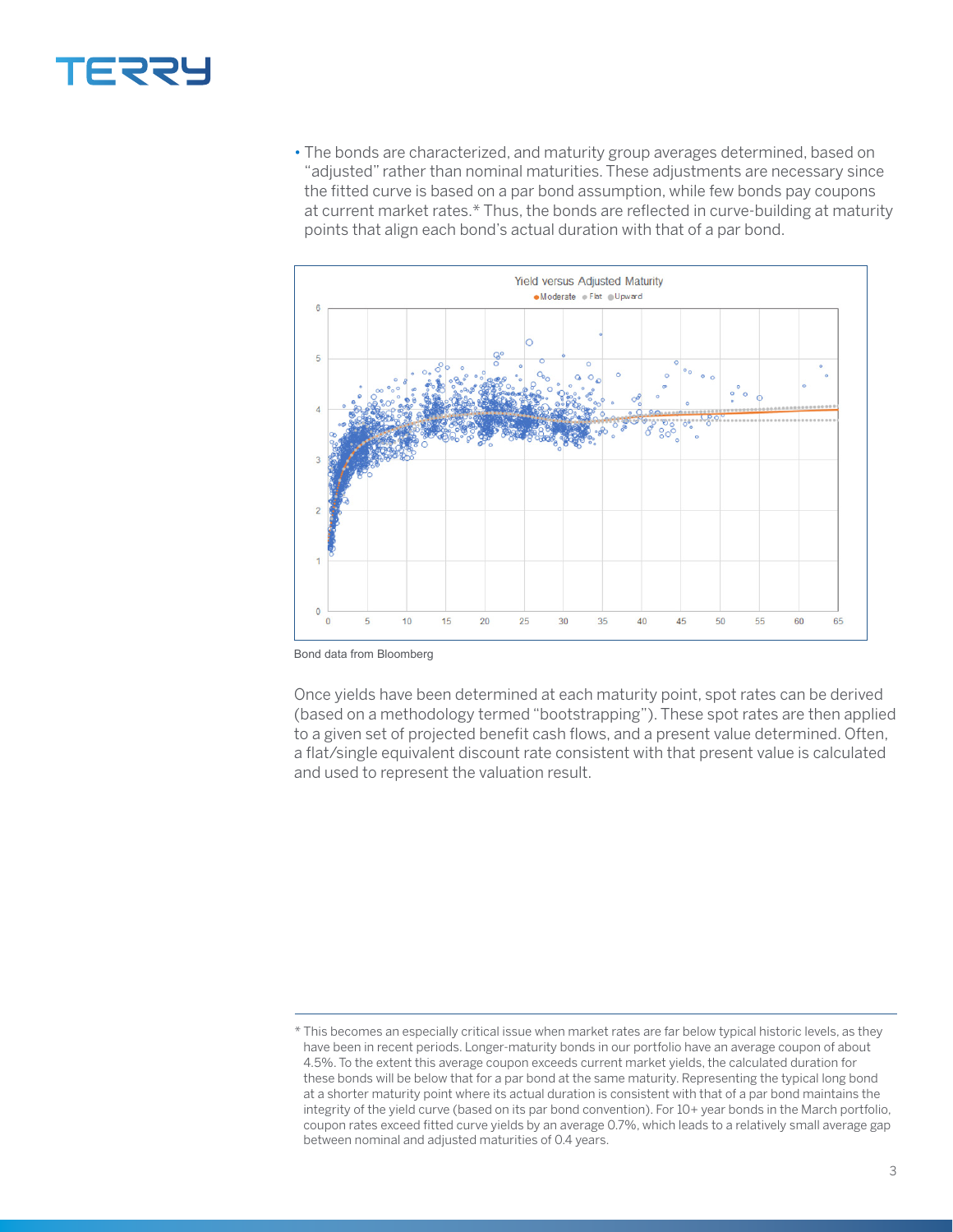

The example below reflects a very long duration cash flow (e.g., that for a deferred income annuity), along with the application of The Terry Group's moderate or baseline yield curve:



## **Variations in Discount Rate Outcomes**

Discount rate outcomes almost always vary based on the duration of a given set of benefit cash flows—since the yield curve is almost never totally flat. Another element of variation in outcomes results from the approach taken to extrapolate the curve beyond the maturity point at which the most credible data ends—generally considered to be at about 30 years. The extrapolation impact will of course vary based on the duration of a given cash flow, i.e., for durations of 15 or less there may be little impact.

The Terry Group's March portfolio includes roughly 100 bonds with maturities beyond 30 years, about 20 of which have maturities beyond 40 years. This information, though limited, enables a range of possible extrapolation approaches:

| Mar 31, 2022     | <b>Extrapolated Slope</b> |          |        |
|------------------|---------------------------|----------|--------|
| <b>Duration</b>  | Flat                      | Moderate | Upward |
| Short            | 3.74                      | 3.74     | 3.74   |
| Long             | 3.89                      | 3.90     | 3.90   |
| <b>Very Long</b> | 3.83                      | 3.90     | 3.92   |

Note: the three sets of cash flows have approximate durations 8, 15.5, and 18.

Increases in March discount rate results vary significantly by duration, due to the flattened slope and "humped" nature of the March yield curve (the curve peaks at about the 20-year point). Discount rate outcomes at shorter durations moved up 40 basis points, compared to increases of less than 20 basis points at longer durations.

The summarized discount rate outcomes indicate that the variation in results based on duration is significantly dampened — there is a range of 10–20 basis points across our three sample cash flows for March, less than half of the typical dispersion.